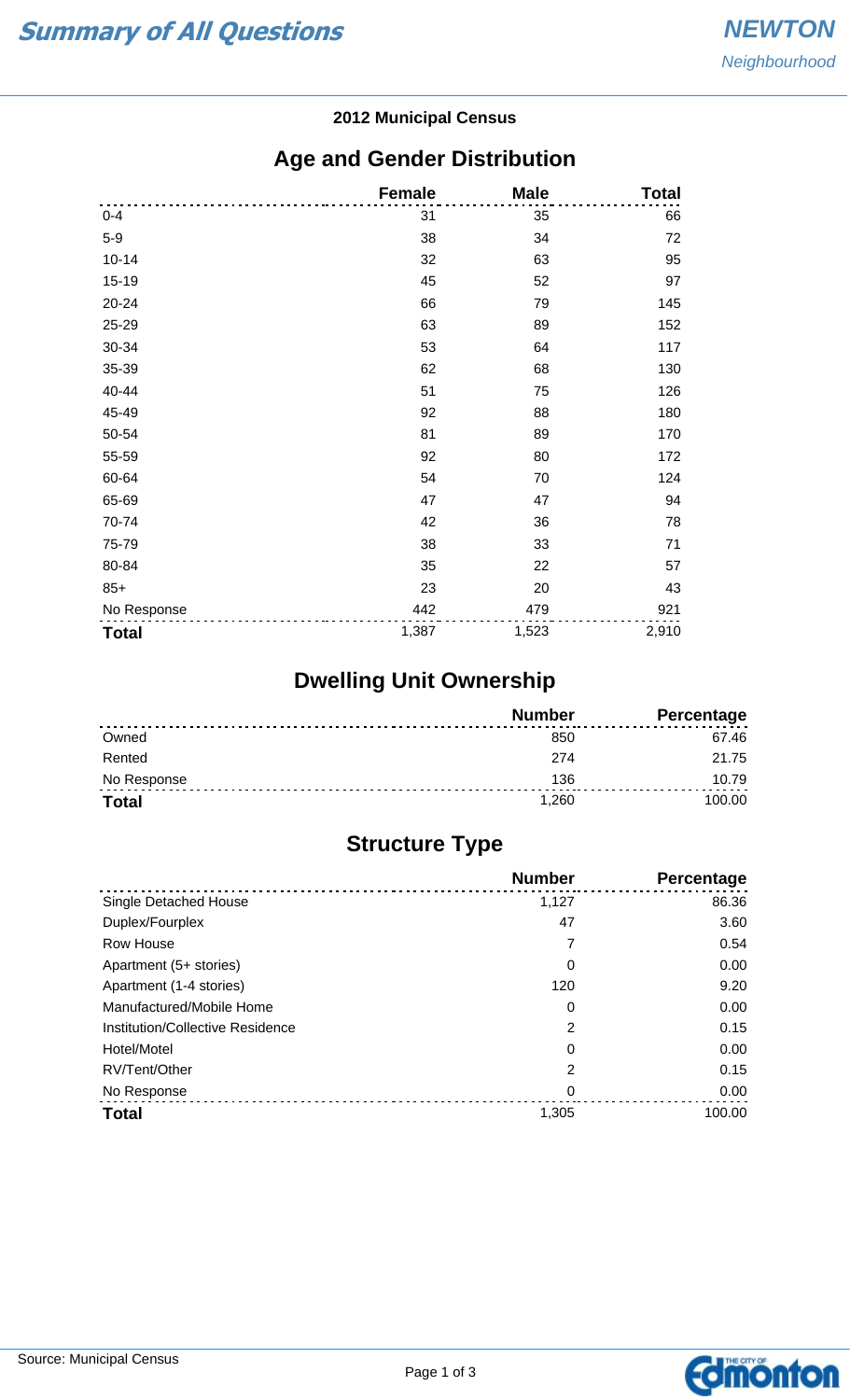## **Dwelling Unit and Property Status**

|                           | <b>Number</b> | <b>Percentage</b> |
|---------------------------|---------------|-------------------|
| Occupied                  | 1,260         | 96.55             |
| Unoccupied                | 15            | 1.15              |
| Vacant Lot                | 0             | 0.00              |
| <b>Under Construction</b> | 9             | 0.69              |
| No longer in use          | 21            | 1.61              |
| No Response               | 0             | 0.00              |
| <b>Total</b>              | 1,305         | 100.00            |

#### **Marital Status**

|                      | <b>Number</b> | Percentage |
|----------------------|---------------|------------|
| Married              | 1,063         | 36.53      |
| Common-law           | 164           | 5.64       |
| Separated/ divorced  | 196           | 6.74       |
| <b>Never Married</b> | 962           | 33.06      |
| Widowed              | 182           | 6.25       |
| No Response          | 343           | 11.79      |
| <b>Total</b>         | 2,910         | 100.00     |

### **Employment Status**

|                            | <b>Number</b> | <b>Percentage</b> |
|----------------------------|---------------|-------------------|
| Preschool                  | 110           | 3.78              |
| Kindergarten - Gr.6        | 116           | 3.99              |
| Gr.7 - Gr.9                | 75            | 2.58              |
| Gr.10 - Gr.12              | 72            | 2.47              |
| Post Secondary Student     | 87            | 2.99              |
| Homemaker                  | 105           | 3.61              |
| Employed 0-30 hrs          | 161           | 5.53              |
| Employed 30+ hrs           | 1,228         | 42.20             |
| Unemployed                 | 79            | 2.71              |
| Retired                    | 429           | 14.74             |
| Permanently unable to work | 38            | 1.31              |
| Other                      | 18            | 0.62              |
| No Response                | 392           | 13.47             |
| <b>Total</b>               | 2,910         | 100.00            |

# **Term of Residence at this Location**

|                              | <b>Number</b> | <b>Percentage</b> |
|------------------------------|---------------|-------------------|
| 5 years or more              | 1.787         | 61.41             |
| 3 years to less than 5 years | 239           | 8.21              |
| 1 year to less than 3 years  | 206           | 7.08              |
| Less than 1 year             | 259           | 8.90              |
| Child less than 1 year       | 17            | 0.58              |
| No Response                  | 402           | 13.81             |
| <b>Total</b>                 | 2,910         | 100.00            |